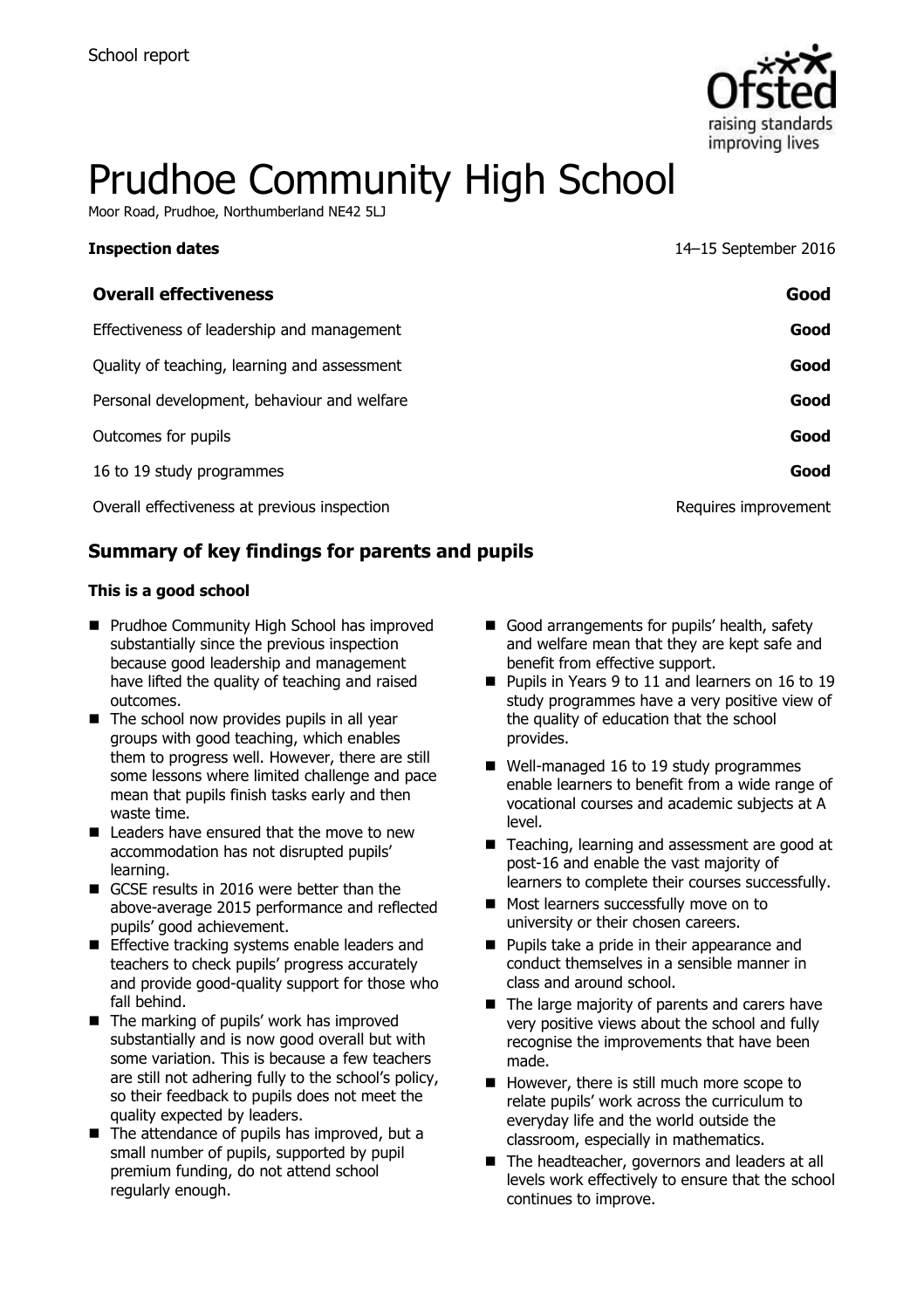

# **Full report**

### **What does the school need to do to improve further?**

- **IMPROVE the current good teaching and achievement to outstanding by:** 
	- $-$  ensuring that teachers plan to make maximum use of lesson time so that pace and challenge increase and pupils are always fully engaged in learning activities
	- clearly relating work across the curriculum to the world outside the classroom, especially in mathematics so that pupils can understand the relevance of the topics they are studying
	- ensuring that all teachers follow the school's marking policy fully so that consistently good practice prevails.
- Successfully tackle the persistent absence of a small number of disadvantaged pupils by ensuring that their parents are fully aware that their current attendance figures are too low and that absence will detrimentally affect their children's life chances.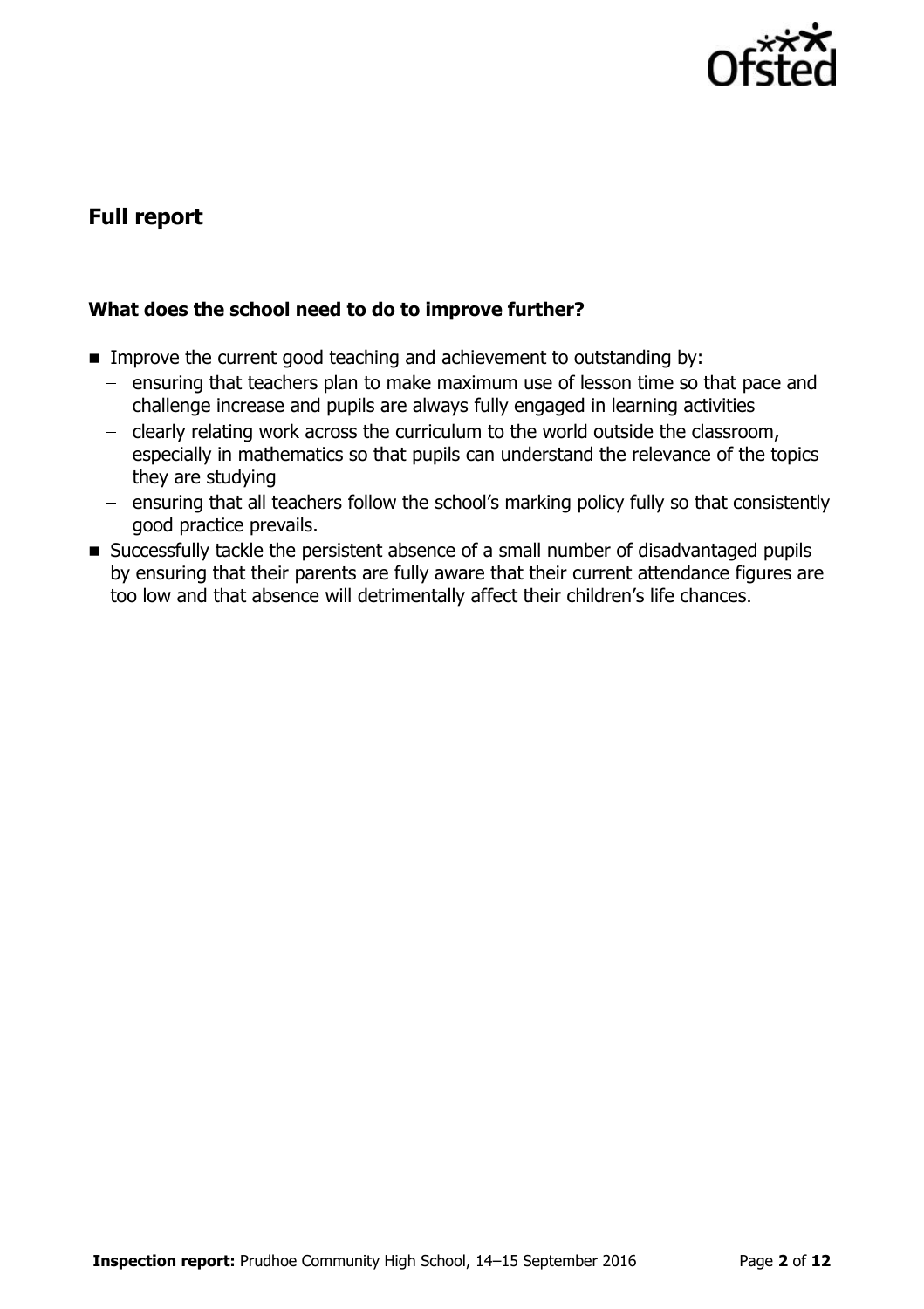

# **Inspection judgements**

#### **Effectiveness of leadership and management Good**

- The headteacher provides the school with vibrant and effective leadership. She has a clear vision for the school and constantly seeks to improve the quality of education to ever higher levels.
- She has very successfully communicated her vision to the senior team and middle managers, who are all keen to play their part in ensuring that the school provides well for all groups of pupils.
- The efforts of managers at all levels have ensured that teaching, assessment and pupils' attainment are much better than they were almost two years ago.
- A well-managed move to new accommodation on the same site has involved very considerable efforts by members of staff at all levels to move equipment and materials, and to ensure that the new term started efficiently.
- The school has effective methods of measuring how well it is doing and identifying areas where improvements still need to be made.
- Leaders have high expectations of staff who work in their areas. Monitoring of teaching by leaders at all levels provides an accurate assessment of the rates of pupils' learning in all subjects. Leaders provide teachers with pointers for improvement as a result of their visits to lessons and provide plenty of extra help when teachers need it. However, there are still a few lessons where the pace of learning is too slow.
- Staff morale is very good. Members of staff are keen to ensure that the school continues to improve. This means that pupils progress well in most but not yet all subjects.
- The broad and balanced curriculum enables pupils to study a wide range of subjects at GCSE and beyond. Highly academic courses in physics, chemistry, biology and other subjects at GCSE provide pupils with a secure base for further study in these areas at A level. For pupils who prefer a more practical approach, the very successful engineering, design and technology courses augment their studies in English, mathematics and science.
- Pupils' spiritual, moral, social and cultural development is embedded firmly into the entire curriculum. Pupils have plenty of opportunity to study topics relating to life in modern Britain. The school strongly promotes British values such as tolerance and democracy. Pupils appreciate that their own locality is almost exclusively White British, but they can speak with confidence about the cultures that make up Britain and where they are to be found. A wide range of extra-curricular activities enables pupils of all ages to develop new skills well, make new friends and generally become more rounded individuals.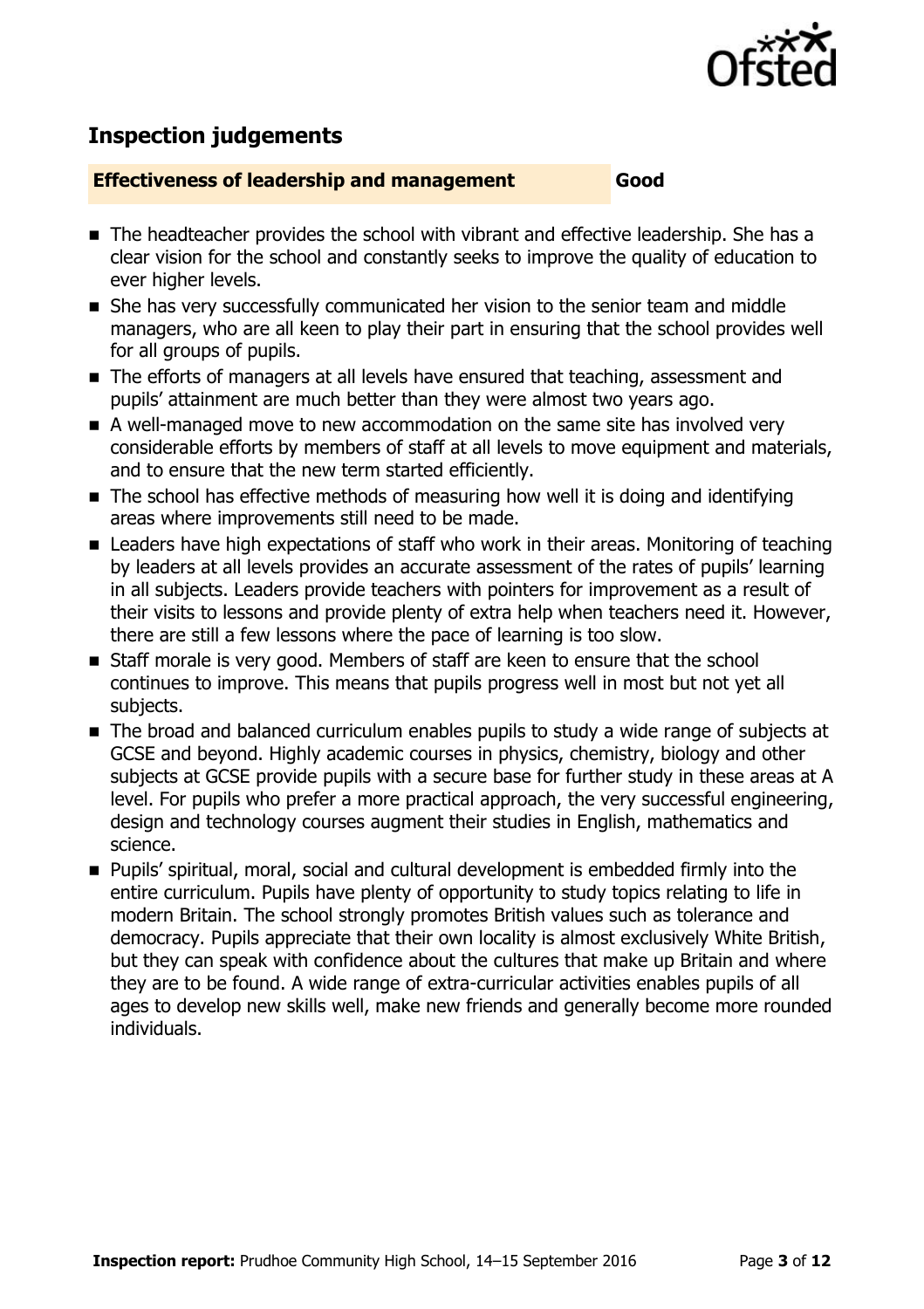

- Equal opportunities have a high profile. Leaders look carefully at the progress being made by all groups of pupils and provide effective support plans for those who slip behind. A particular focus on the well-being and progress being made by the highest ability pupils, pupils known to be eligible for free school meals and pupils who have special educational needs and/or disabilities means that these groups progress well. Differences between the performance of disadvantaged pupils and that of others in the school are reducing quickly due to the effective planning for spending the pupil premium funding.
- **EX** Leaders make every effort to ensure that all pupils can fully benefit from the rich curriculum that the school provides. For example, very effective support and help for pupils whose reading is below where it should be when they join in Year 9 mean that by Year 10, they can quite easily access GCSE examination papers. However, there is still further scope to enable pupils to develop a greater understanding of how their studies relate to the world outside the classroom, especially in mathematics, where some lessons purely develop numerical skills without relating them to real-life situations.
- The school's website is informative, meets all requirements and gives parents and carers an accurate view of the way that the school operates. The majority of parents and carers fully recognise the school's improvements and are happy with it now. One parent said, 'I just wanted to say congratulations on the start of term in the new school, and on this summer's fantastic results. My child is coming home buzzing, which is wonderful to see.'

#### **Governance of the school:**

- Governance has improved considerably since the previous inspection. Governors now play an active role in the school. They have benefited from training and can probe and challenge when they think that further improvements are necessary. They understand how pupil premium funding is used to raise the levels of attainment of disadvantaged pupils and they check on its effectiveness.
- They play their part in ensuring that the management of teachers' performance is robust and that any salary progressions are fully merited.

#### **Safeguarding**

The arrangements for safeguarding are effective because there are rigorous systems which members of staff implement consistently. Very good levels of supervision when pupils are moving around the school, coupled with a strong emphasis on site safety and the effective checking of the identities of everyone who has access to pupils, mean that pupils' safety is high on leaders' agendas at all times.

#### **Quality of teaching, learning and assessment Good**

■ The quality of teaching has improved considerably since the time of the previous inspection in response to effective leadership at all levels and generally much greater expectations of what pupils can and should achieve.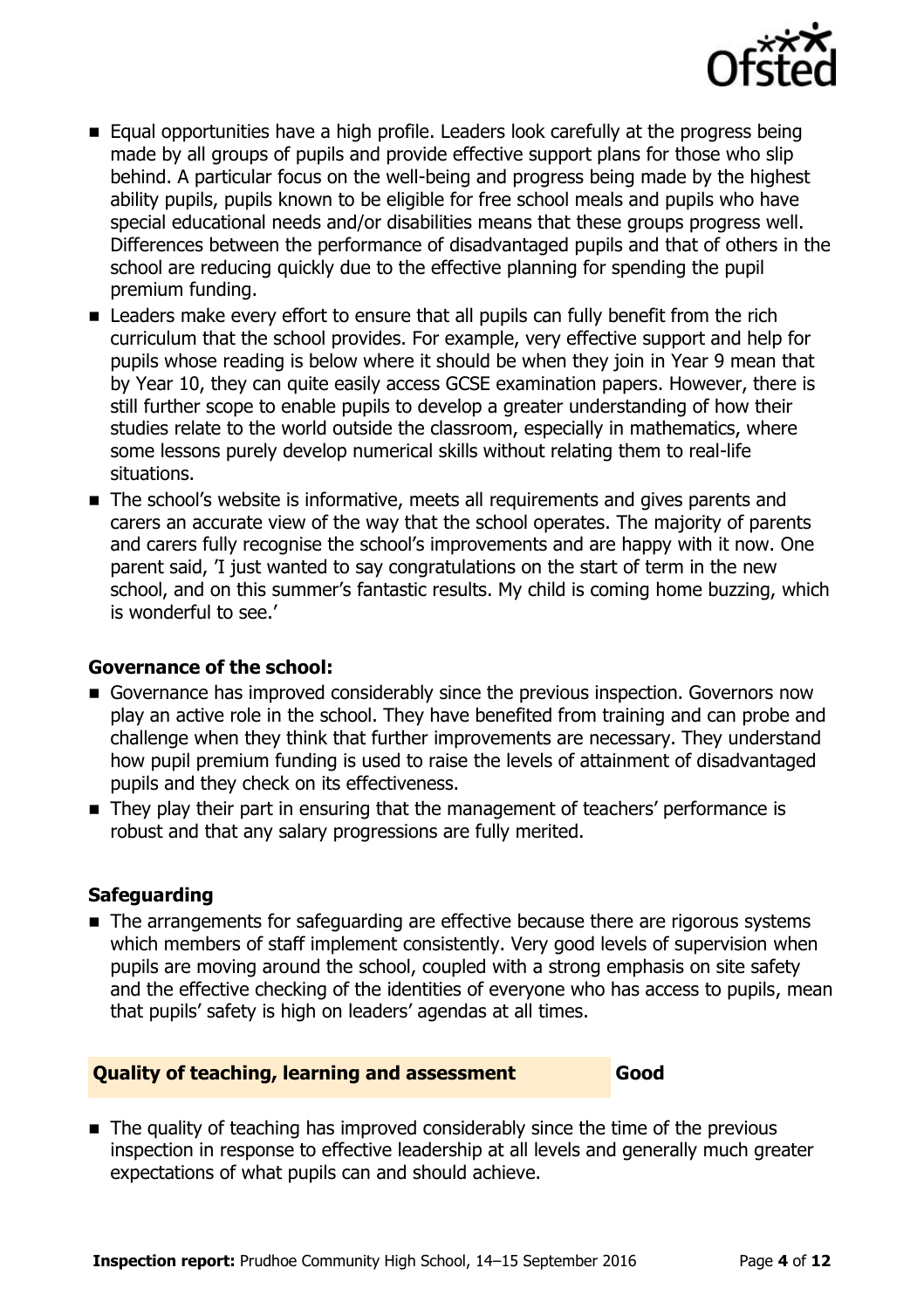

- **Teaching is now good overall throughout the school but with some remaining variation.** For example, highly effective teaching enables pupils to achieve well above-average GCSE results in biology, chemistry, physics and engineering, but there are still some subjects where pupils make slower progress, for example art and modern languages.
- Teachers have good subject knowledge and usually plan lessons that adequately challenge pupils of all abilities. Usually, much is achieved in the time available.
- Typically, teachers manage their classes well, make learning objectives clear and check carefully to ensure that pupils know what is expected of them. Effective questioning establishes whether pupils have understood new work or whether they need further help with it.
- A strong and effective feature of learning is the way that pupils conduct themselves. This means that they can learn quickly through listening, discussion and production of written work without distraction.
- Pupils who have special educational needs and/or disabilities benefit from wellorganised and effective teaching that enables them to make good progress. Good teaching provided by classroom assistants is instrumental in supporting the progress that this group of pupils makes.
- The teaching of the school's most able pupils has improved and is now good overall. Teachers routinely expect much more from the highest ability pupils because they understand the challenging targets that the school sets for them and do their best to ensure that their pupils meet them.
- The school's very accurate and comprehensive tracking system clearly shows the progress that individuals and groups of pupils are making. It quickly identifies those who are not making enough progress and triggers extra support to enable them to catch up.
- The marking and assessment of pupils' work are much better than at the time of the previous inspection. There are now many examples of exemplary practice, where teachers are fully embracing the school's policy. Marking is now good overall, but there are still a few teachers whose practice does not come up to the school's high expectations.
- There are still instances of learning being sometimes rather limited, for example in a few lessons in English, mathematics and science, when some pupils finish their work early and then waste time because the teacher has not provided them with anything else to do.

#### **Personal development, behaviour and welfare Good**

#### **Personal development and welfare**

- The school's work to promote pupils' personal development and welfare is good.
- **Pupils become much more mature and aware of the needs of others as they move from** Year 9 to Year 11 and after that to Years 12 and 13. The strong programme of spiritual, moral, social and cultural development underpins the entire curriculum and provides a wealth of planned activities that help pupils to increase in confidence and develop new skills and competences. Extra-curricular sport and drama are particularly successful in this respect.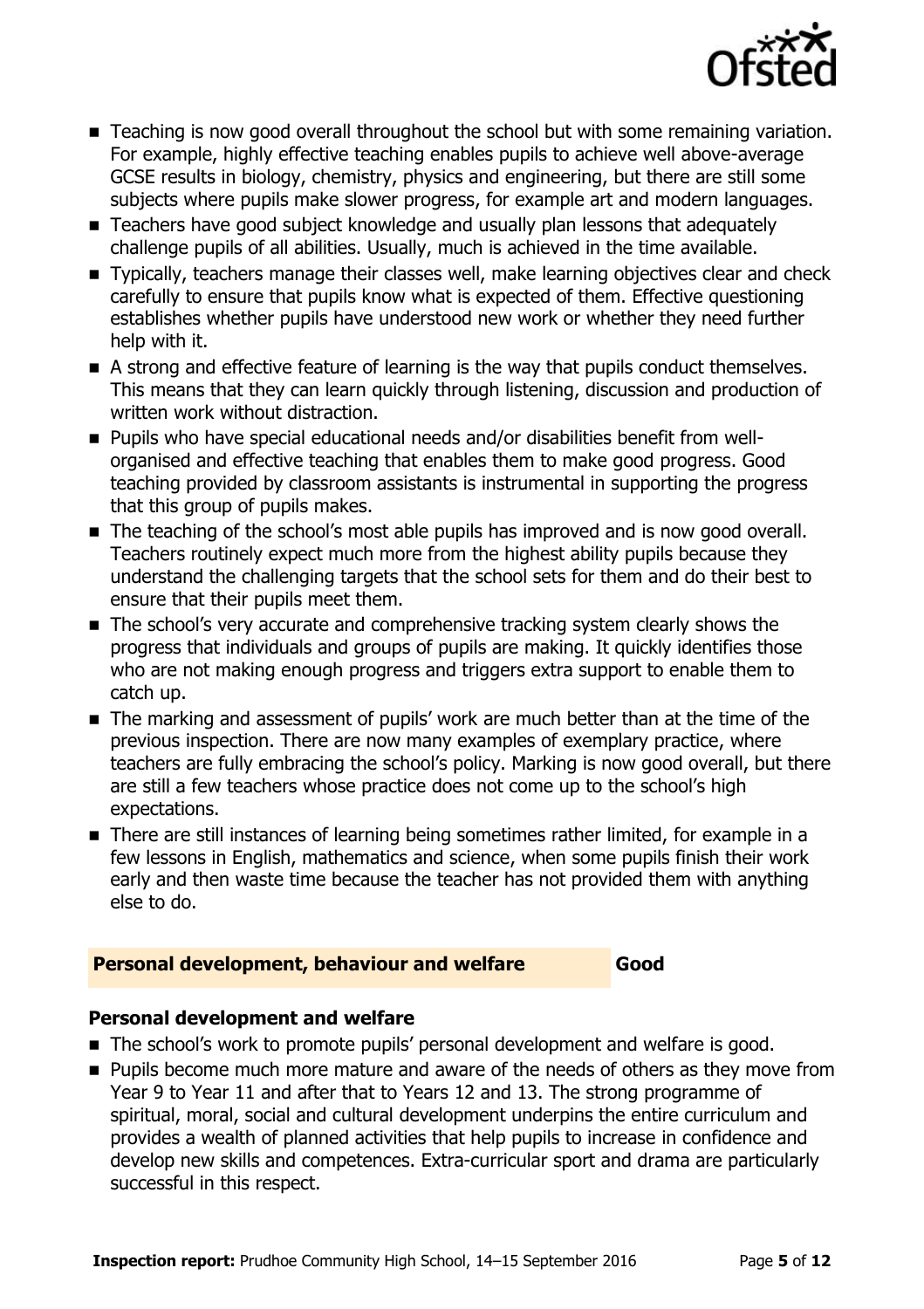

- **Pupils value the amount of help that members of staff provide. They know that there is** someone on hand when they need extra assistance with personal matters or their studies. Whilst many pupils have developed a real thirst for knowledge and understanding, others still rely rather heavily on their teachers for direction.
- Good levels of supervision at break- and movement times ensure that pupils are kept safe. Pupils say that they feel perfectly safe in school and that there is always someone to turn to if they need reassurance or help. They say that bullying is rare but that if it does occur, then they are confident that members of staff would deal with it effectively.
- **Pupils confirm that the school teaches them about e-safety and potential perils posed** by drugs, alcohol and radicalisation.

### **Behaviour**

- The behaviour of pupils is good. It is much better than at the time of the previous inspection.
- The school runs smoothly when large numbers of pupils are on the move because members of staff have high expectations of pupils' conduct whether they are in class or socialising at breaks, lunchtime and at the end of school. Pupils conduct themselves sensibly with due regard for the safety of others.
- Behaviour in lessons is usually good and frequently outstanding. Most pupils listen well and cooperate fully with their teachers and classroom assistants, whom they respect fully. Older pupils and learners on the 16 to 19 study programmes frequently demonstrate exceptional concentration on their work for long periods.
- Exclusions for unacceptable conduct are low and falling. Racist incidents or bullying of any description are rare.
- Attendance is average, but there is still a small number of pupils, mostly disadvantaged, who do not attend school regularly enough to make sustained good progress with their learning.

#### **Outcomes for pupils Good**

- The school produced its best-ever GCSE examination results in 2016, which were a considerable improvement on those of 2015. They reflected good overall achievement for the school's pupils as a whole. An above-average proportion of pupils gained five GCSEs at grades  $A^*$  to C, including English and mathematics. Hence many pupils were well placed to continue their studies on 16 to 19 study programmes, move to further training at other establishments or enter the world of employment.
- Current progress data indicates that pupils in Years 9 to 11 are expected to do at least as well as the 2016 cohort and possibly better. These are well-founded expectations because work in pupils' books showed that they generally made at least good progress over the past year.
- In 2016, GCSE examination results showed that for disadvantaged pupils, there was a considerable difference in performance compared with that of other pupils nationally in terms of the proportion gaining five GCSEs at grades A\* to C, including English and mathematics. However, the difference had reduced considerably compared with 2015.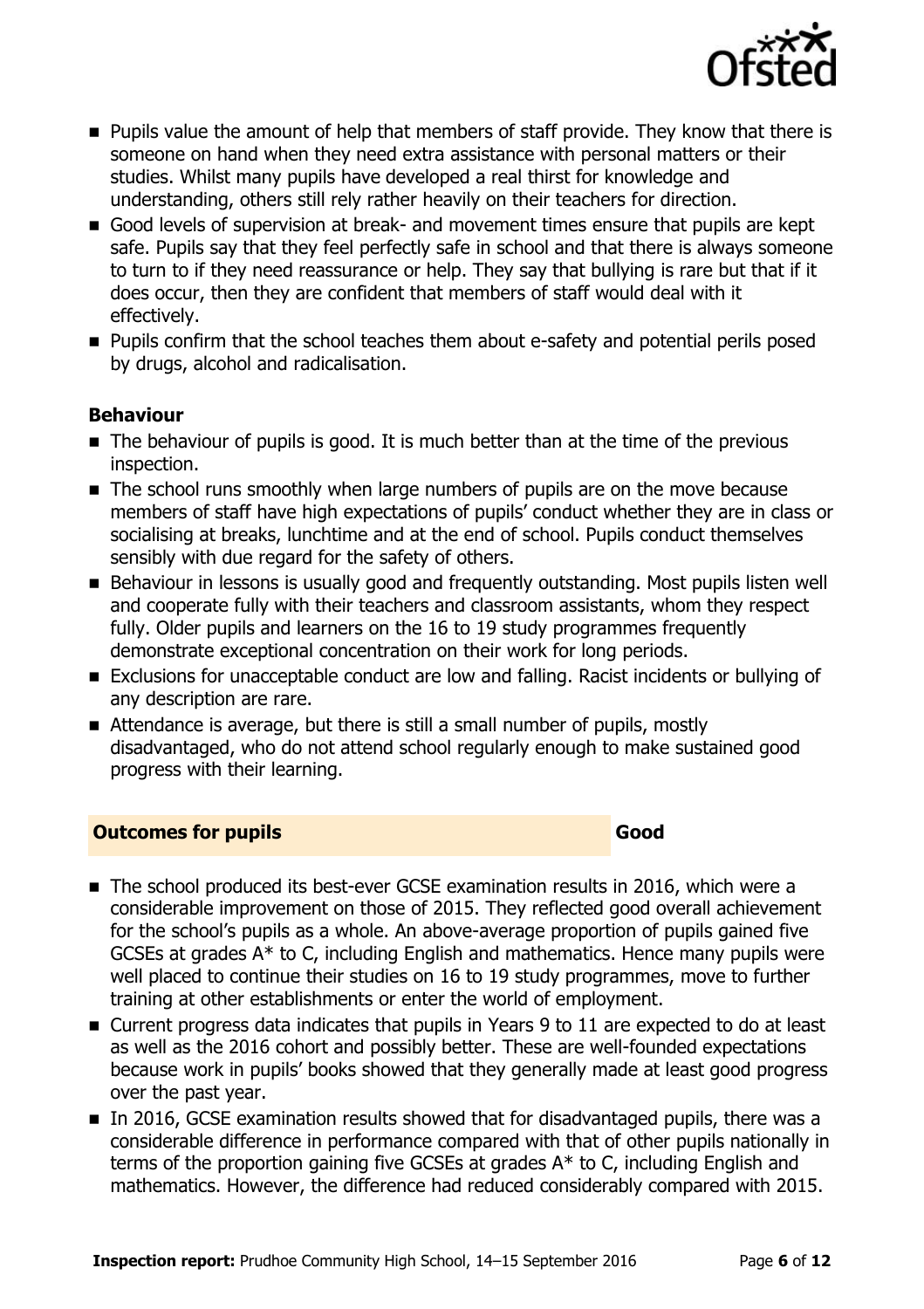

- In response to substantial and effective support through the pupil premium funding programme in 2016, disadvantaged pupils' GCSE examination results in English matched those of other pupils nationally. In mathematics, there was a difference of two thirds of a grade, which was much less than the year before.
- The school's highest ability pupils did particularly well at GCSE in 2016. There were exceptionally good results in physics, biology and chemistry. This group outperformed similarly able pupils nationally in English and mathematics in terms of the progress they made. There was very little difference between the GCSE examination performance of the school's highest ability disadvantaged pupils and other, similarly able pupils nationally across the whole range of subjects.
- The progress of pupils who have special educational needs and/or disabilities continues to improve in response to well-focused teaching. They now achieve well. When pupils join Year 9 with low attainment in reading, the school provides very effective extra help with word recognition and comprehension to enable them to catch up with their peers.
- **Pupils'** work is extensive and presented well in response to the high expectations of members of staff. Pupils read well and can write at length for a variety of audiences.
- Typically, pupils join Year 9 with broadly average attainment. The school challenges each cohort to reach above-average GCSE examination results. Pupils in all year groups are currently on track to do so.

#### **16 to 19 study programmes Good**

- Learners benefit from a wide range of options, both academic and vocational, in the well-managed 16 to 19 study programmes. They have the opportunity to study to AS level in Year 12 and A level in Year 13 in a large number of subjects. Vocational and technical options complement the academic options.
- Achievement has improved substantially since the previous inspection. Learners now make progress at A- and AS level that compares very favourably with the national picture for attainment and progress. Vocational and technical results are much better than average.
- **EXTERGHEED EXTERNAL EXTERNAL EXTERNAL EXTERNAL EXTERNAL EXTERNAL EXTERNAL EXTERNAL EXTERNAL EXTERNAL EXTERNAL E** and many help with the education of younger pupils. Good-quality advice for careers and application to university ensure that learners are confident about moving to the next stage of education or the world of work. Good links with local universities enable them to have a clear idea about courses available and university life in general.
- Learners who have not passed GCSE English or mathematics with at least a grade C have the opportunity to sit the examination again following extensive coaching. In the last year, results have improved in both subjects. Provision in the last year has been highly successful in English but less so in mathematics.
- Good teaching and plenty of effective support mean that most learners are successful and complete their courses. Learners themselves express great confidence in the 16 to 19 provision because they like their teachers and fully respect them for having supported them so well in Years 9 to 11.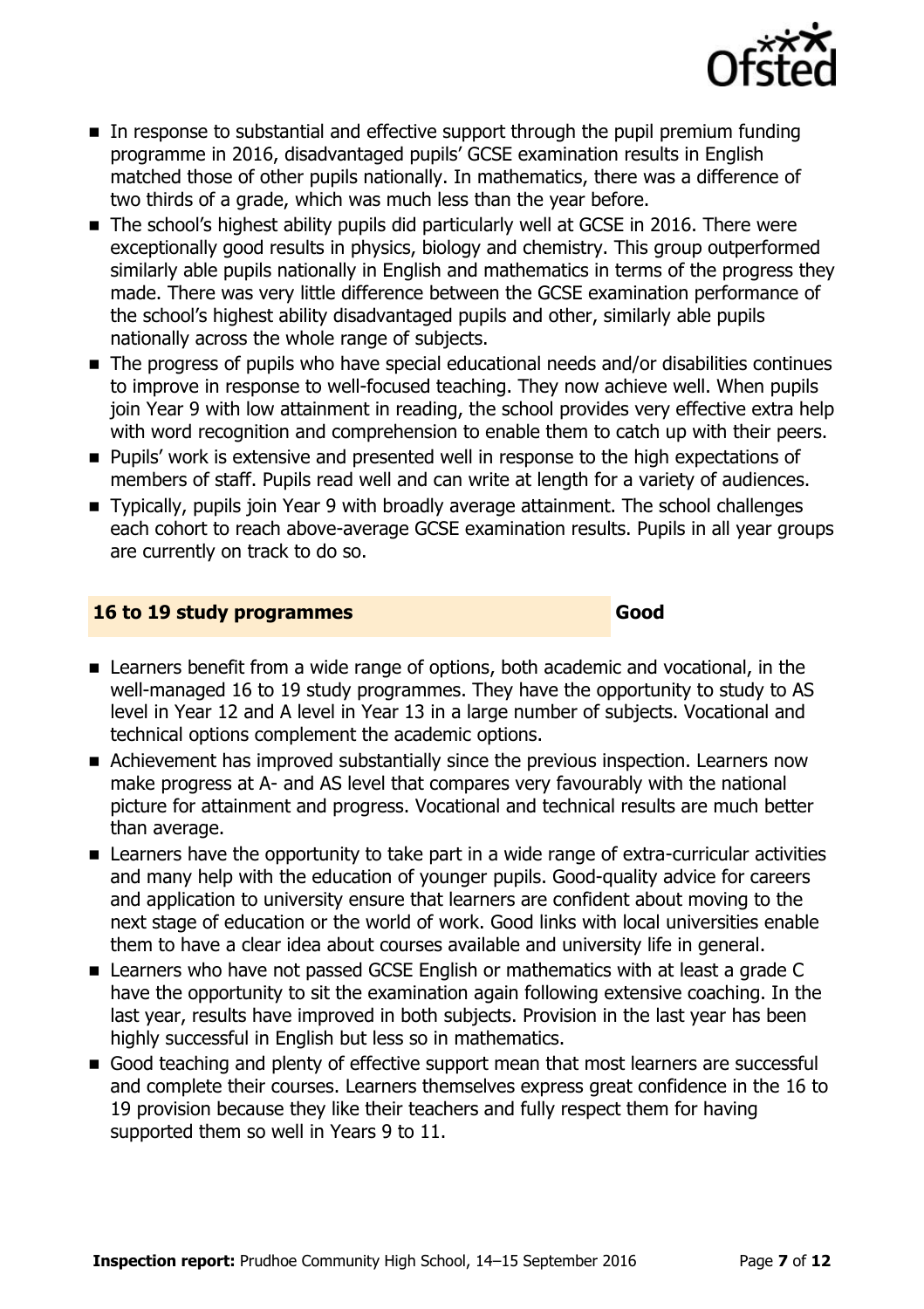

- Good-quality assessment, which follows learners' progress with precision, quickly identifies those who are progressing well and also those who are slipping behind with their studies. The school is far more successful than previously in supporting learners who encounter difficulties with their courses.
- **EX** Learners feel perfectly safe in school and know how to keep themselves safe from the influence of potential threats to their welfare outside it. Good spiritual, moral, social and cultural development helps to underpin learners' very positive outlook on life.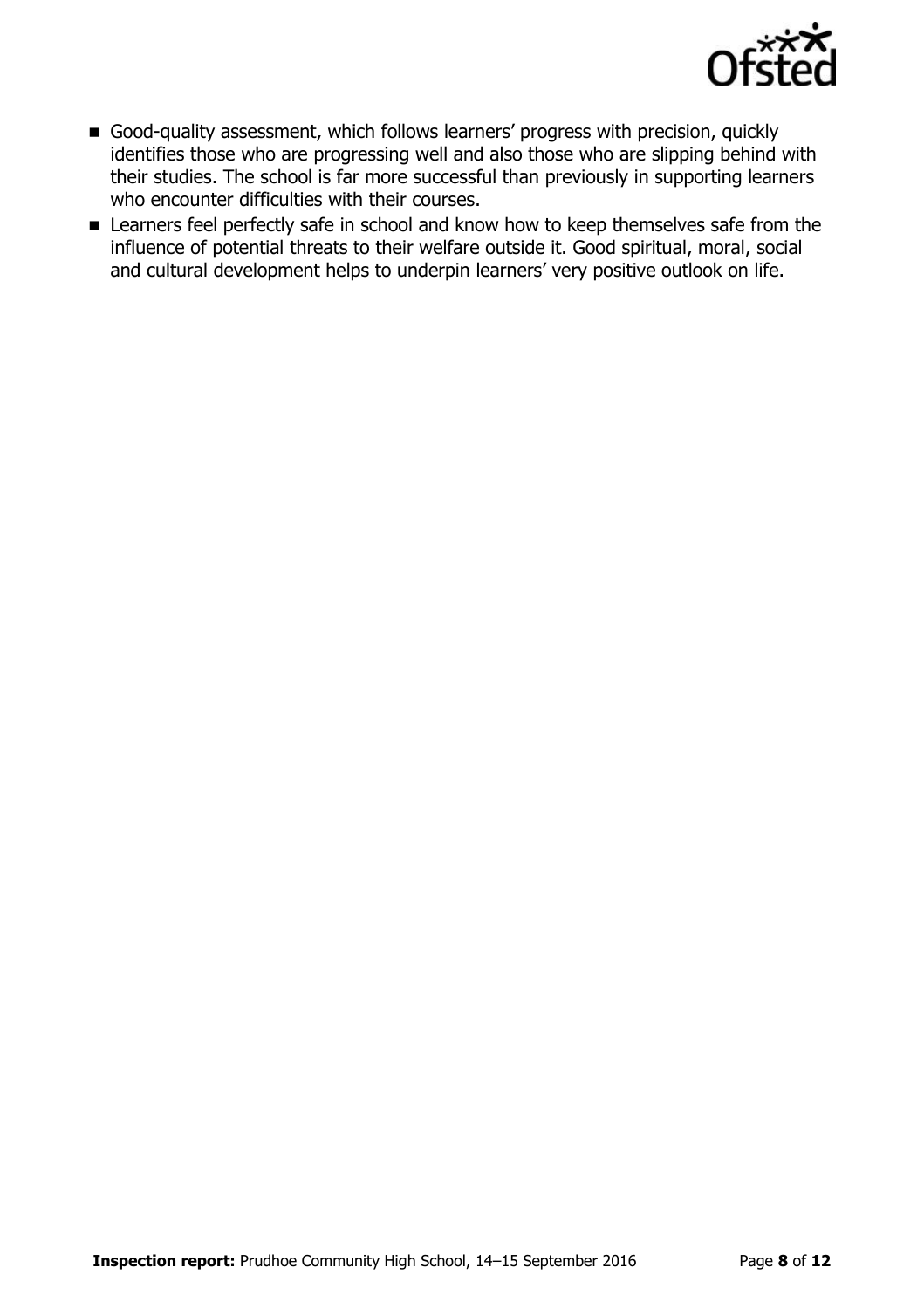

# **School details**

| Unique reference number | 122351         |
|-------------------------|----------------|
| Local authority         | Northumberland |
| Inspection number       | 10019743       |

This inspection of the school was carried out under section 5 of the Education Act 2005.

| Type of school                                           | Secondary comprehensive             |
|----------------------------------------------------------|-------------------------------------|
| School category                                          | Community                           |
| Age range of pupils                                      | $13 - 19$                           |
| Gender of pupils                                         | Mixed                               |
| Gender of pupils in 16 to 19 study<br>programmes         | Mixed                               |
| Number of pupils on the school roll                      | 753                                 |
| Of which, number on roll in 16 to 19 study<br>programmes | 242                                 |
| Appropriate authority                                    | The governing body                  |
| Chair                                                    | Rob Moore                           |
| <b>Headteacher</b>                                       | Deborah Reeman                      |
| Telephone number                                         | 01661 832486                        |
| Website                                                  | www.pchs.org.uk                     |
| <b>Email address</b>                                     | admin@prudhoe.northumberland.sch.uk |
| Date of previous inspection                              | 21-22 October 2014                  |
|                                                          |                                     |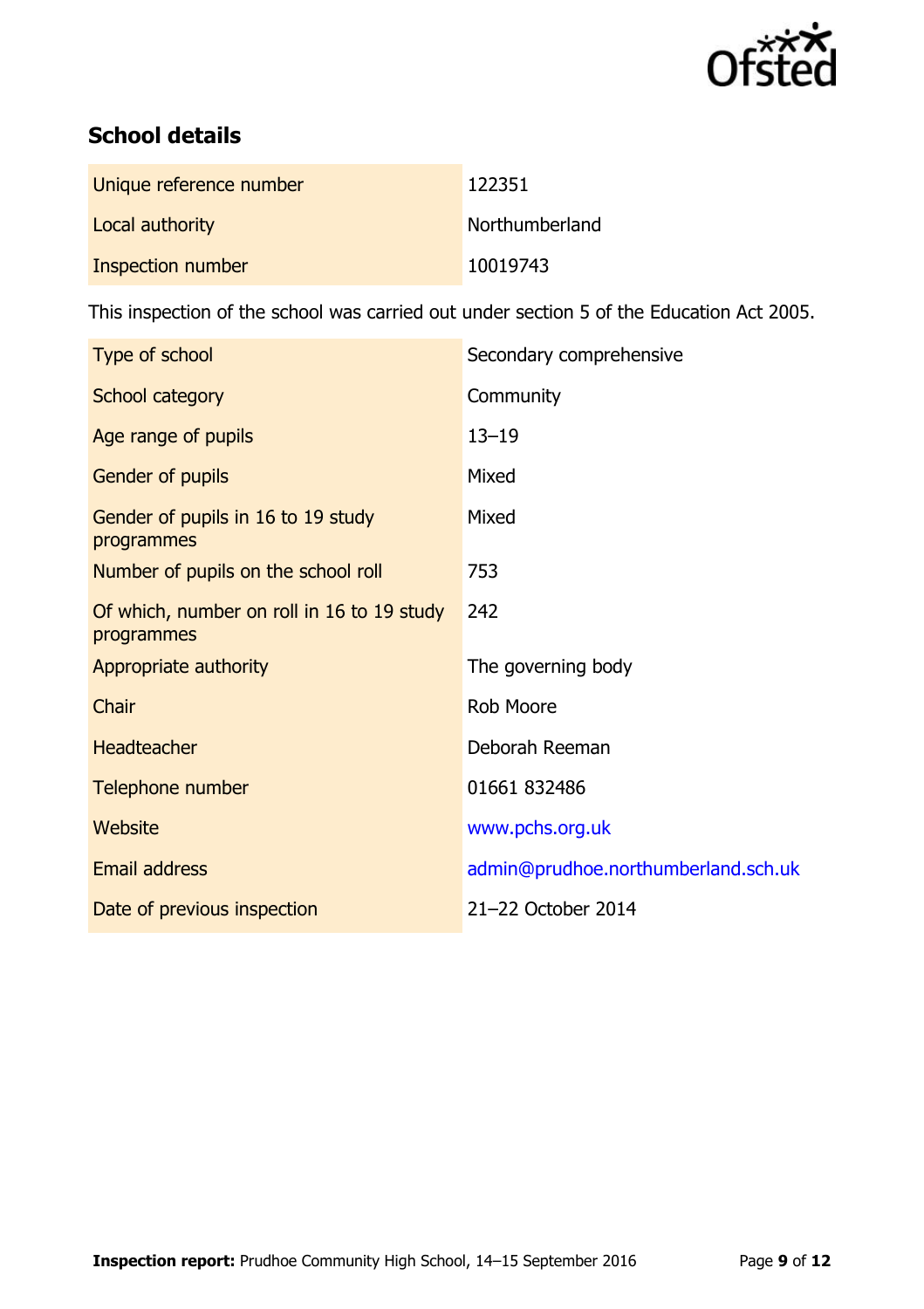

#### **Information about this school**

- **Prudhoe Community High School is smaller than the average-sized secondary school.**
- The school moved into new buildings in September 2016.
- It provides a 16 to 19 study programme in addition to secondary education for pupils in the age range 13 to 16.
- Most pupils are of White British heritage.
- There are very few pupils from minority ethnic groups and very few speak English as an additional language.
- The proportion of pupils who have special educational needs and/or disabilities is below average.
- A below-average proportion of pupils is supported through pupil premium funding.
- The school meets the government's current floor standards, which are the minimum expectations for pupils' attainment and progress by the end of Year 11.
- The school meets requirements on the publication of specified information on its website.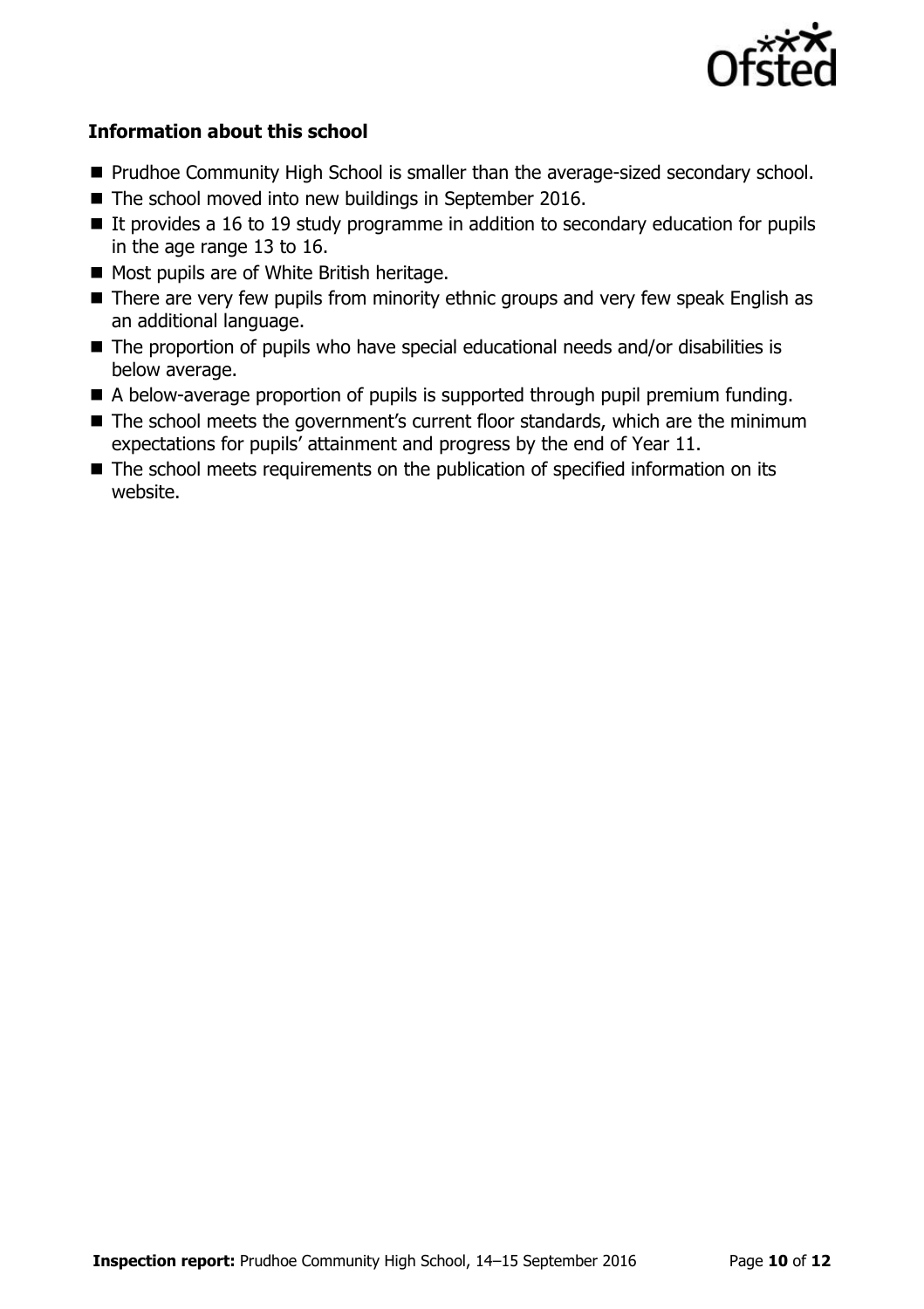

## **Information about this inspection**

- **Inspectors observed 29 lessons, including 14 jointly with senior leaders, and looked at** a wide range of pupils' written work.
- They held meetings with the headteacher, senior and middle leaders, the special needs coordinator, groups of pupils in the main school, groups of learners in the sixth form and representatives of the governing body and the local authority.
- **Inspectors looked at a wide range of documentation, including the school's review of** its performance, development planning, records of pupils' progress, safeguarding procedures and incident logs.
- They took account of 93 responses to the online questionnaire, Parent View, the school's recent reviews of the views of parents, 55 responses to the staff questionnaire and 61 free-text messages from parents.

#### **Inspection team**

| John Paddick, lead inspector | Ofsted Inspector |
|------------------------------|------------------|
| Judith James                 | Ofsted Inspector |
| <b>Joanne Suddes</b>         | Ofsted Inspector |
| Joanne Owens                 | Ofsted Inspector |